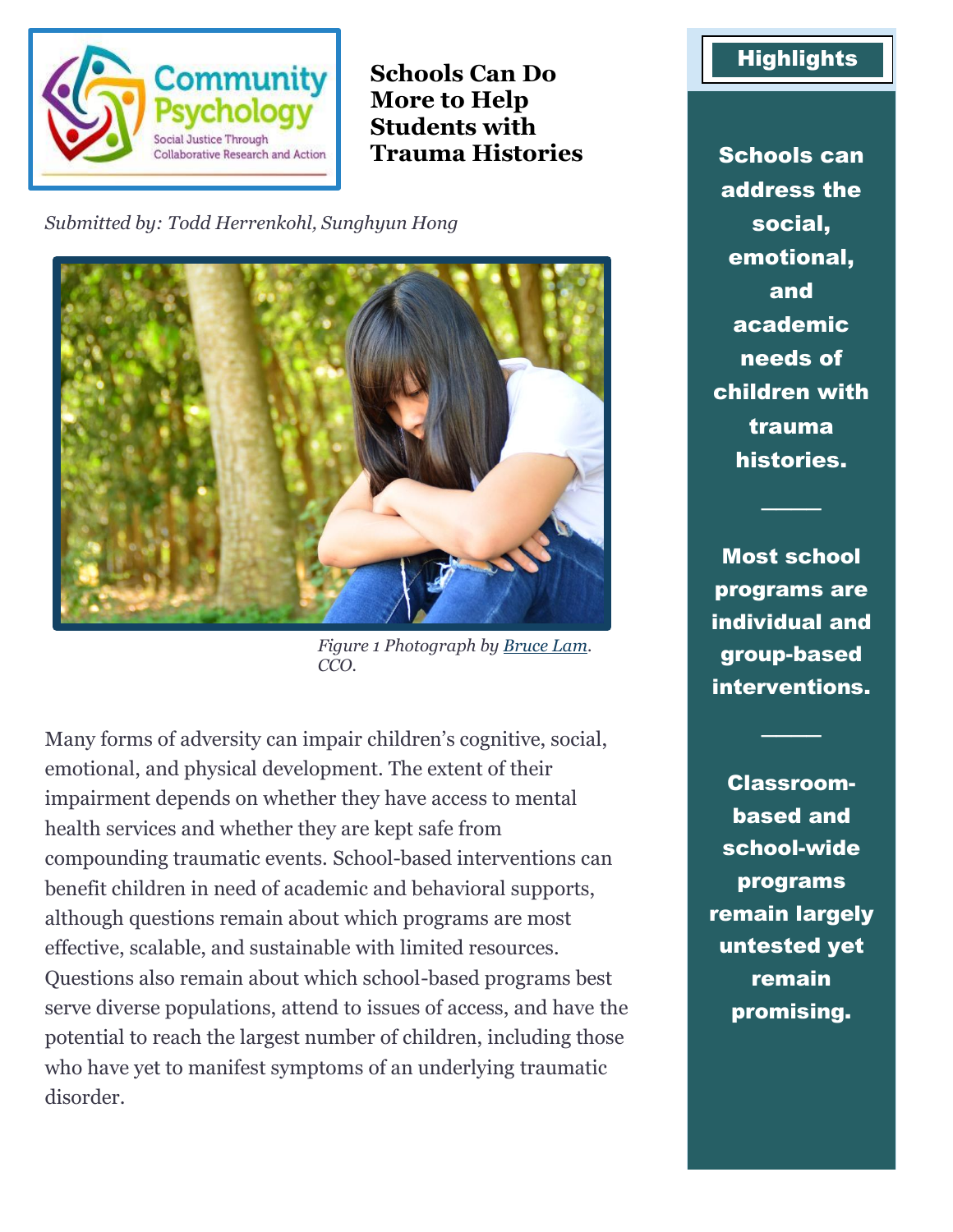In this review, we note existing programs used in schools to address the social, emotional, and academic needs of children with trauma histories. We summarize components of a various trauma-focused programs, categorized as: (a) individual and group-based approaches, (b) classroom-based approaches, and (c) school-wide approaches. For each category, we review and comment on the state and quality of research findings and provide illustrative examples from the literature to show how programs address trauma in the school context.

"Changing practices within schools so that vulnerable and traumatized children are better understood and more compassionately served is a goal shared by many school professionals, yet schools remain poorly equipped to address the needs of these children."

## *Methods*

We searched databases and examined reference lists of relevant articles to identify sources. After selecting articles, the research team created a detailed spreadsheet that listed the titles, authors, and program focus for each article abstract. We then conducted a full-text review of the article to extract more information about the program components, evaluation methods, and results.

## *Results*

- ➢ Most programs currently used in schools are individual and group-based interventions designed to lessen the symptoms of trauma by attending to the emotional, psychological, and behavioral challenges of students.
- ➢ Programs within this category are primarily based on the concepts of cognitive behavioral therapy and rely on trained mental health clinicians to work with students one-on-one or in small groups.
- ➢ Classroom-based and school-wide programs remain largely untested yet remain promising.
- ➢ School-wide, systems-oriented programs that provide universal and targeted supports have potential to reach a wide range of students at relatively low cost. They are also less likely than individualized (clinical) interventions to stigmatize children in need of assistance, and to avoid a deficit model that stems from viewing trauma as a disorder.